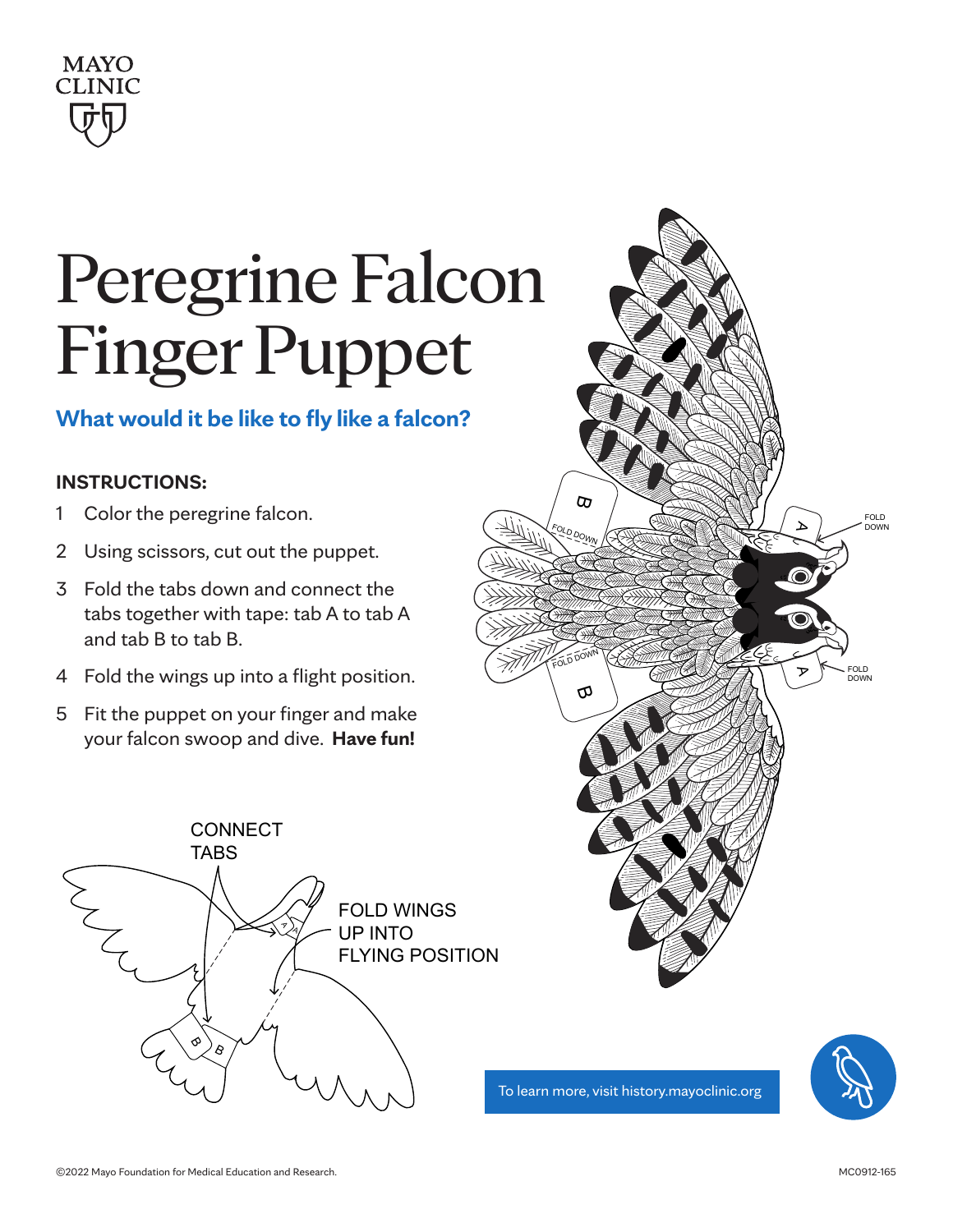

# Make your own Peregrine Falcon STAMP!

Peregrine falcons have a unique silhouette or body shape when in flight. Falcons have a long, narrow pointed wing shape compared to the round wing shape of hawks. Their bodies are bullet shaped with a narrow shaped tail and they generally have a steady flapping wingbeat during flight.





### **INSTRUCTIONS:**

You will need one common household sponge.

- 1 Carefully cut out the falcon image above.
- 2 Place your cut out falcon on top of the sponge and trace the outline.
- 3 Carefully cut along the line.
- 4 Use with your favorite water-based paint to make your own school book covers, gift wrapping paper, decorations or name tags.

**Let your imagination go wild with ideas!**

Learn more online at [history.mayoclinic.org](http://history.mayoclinic.org)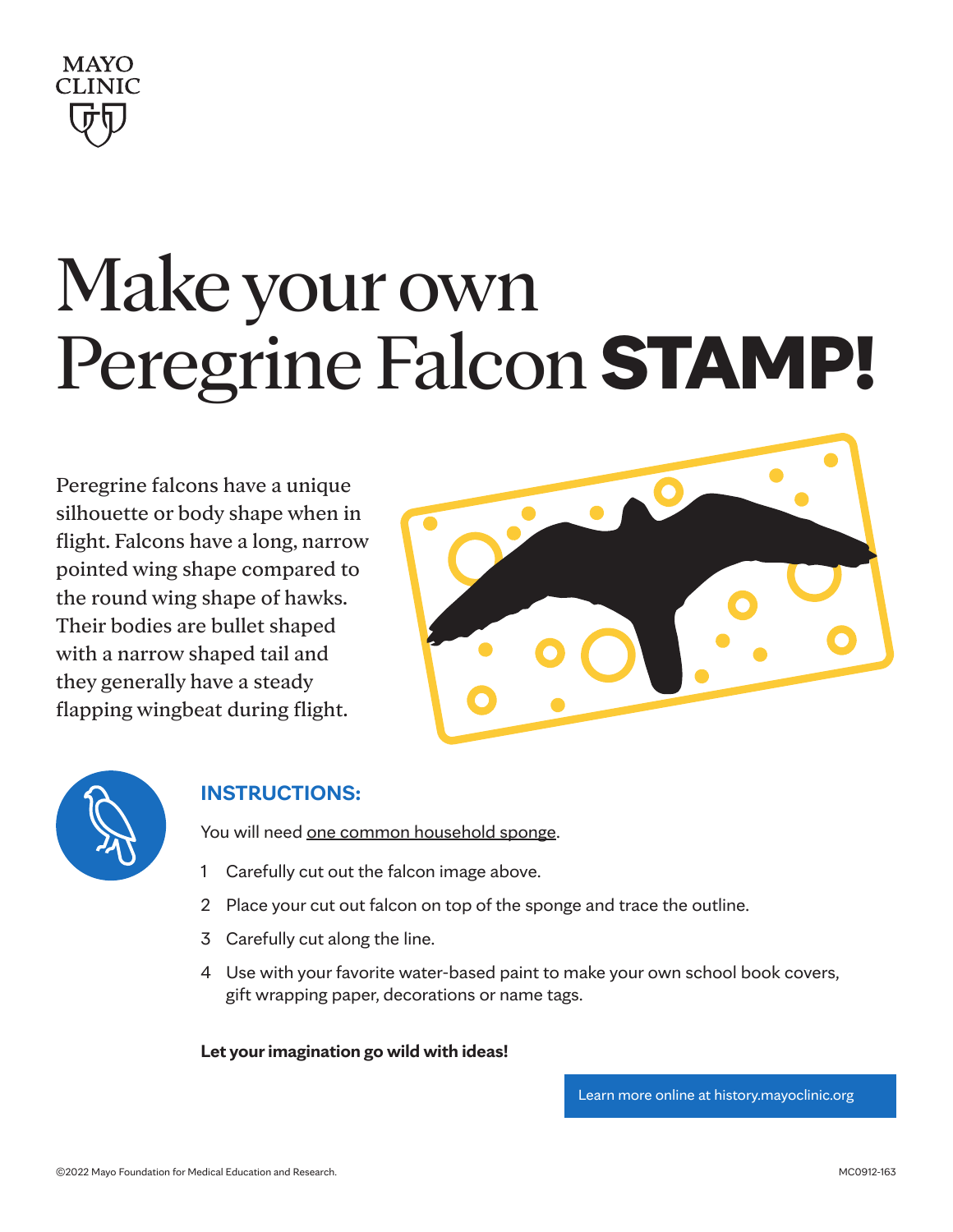

### How to Become a Birder

Do you love animals, especially birds? WONDERFUL!!

This activity will help you learn how to identify different types or **species** of birds by knowing what to call different parts of the body. Once you know what the body part is called, that will help you identify the correct bird in your bird guide.

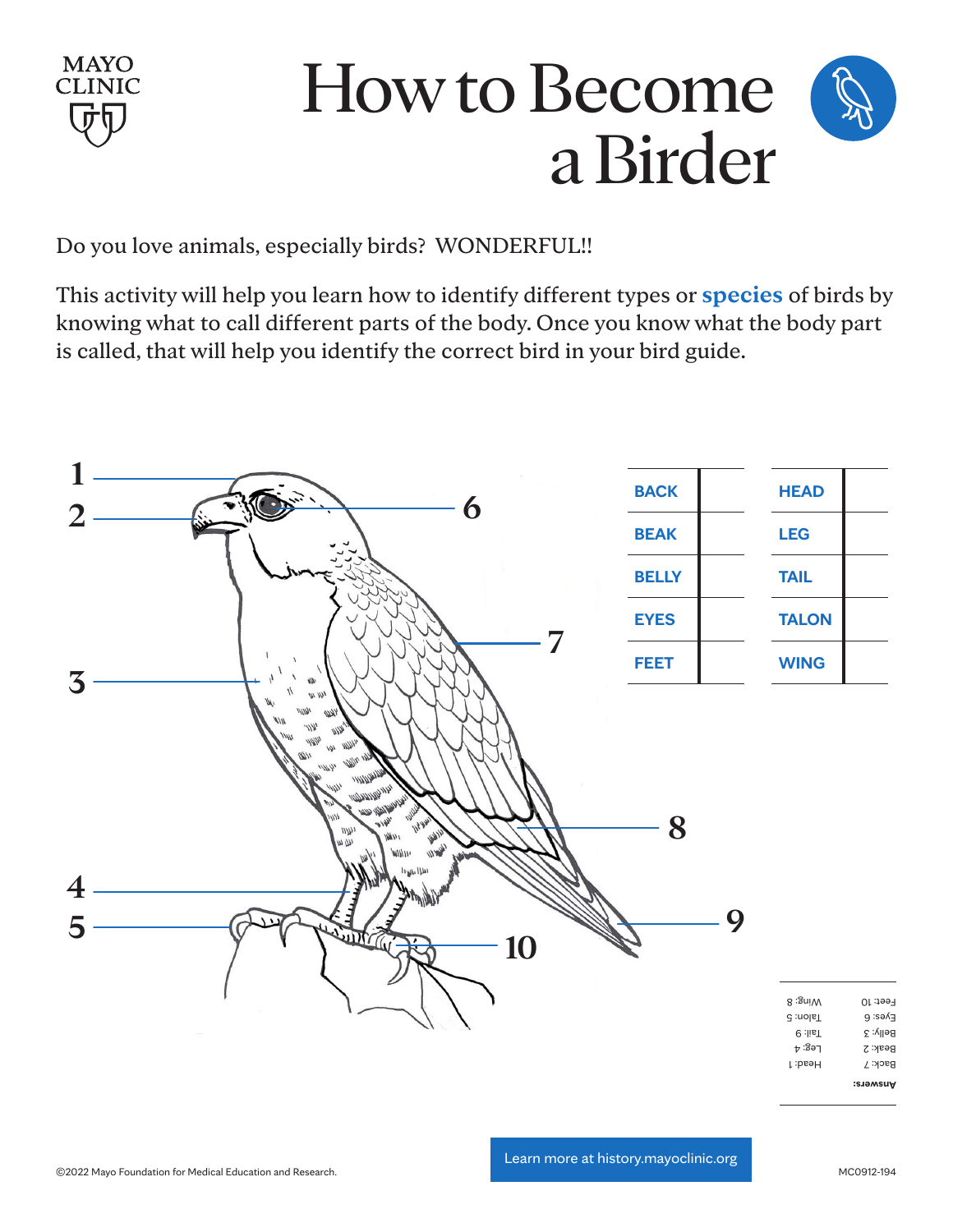

## Welcome to My Neighborhood

Your neighborhood is your **habitat**. Remember, your habitat is a place where you live and it has **food**, **water**, **space** and **shelter**.

**Write down some animals that you can think of that live in YOUR habitat.**

Think of an animal that lives in your habitat.

**Write the name in the box.**

Why do you think this animal is able to live in your habitat? **List some of the reasons.**

Think of an animal that does **NOT** live in your habitat. **Write the name in the box.**

Why do you think this animal is NOT able to live in your habitat?

**List some of the reasons.**



- Peregrine falcons live in a variety of habitats such as tundra, desert mountains, open valleys near cliffs and in cities with tall buildings near water. Often you may see them along ocean coastlines and wetlands . Peregrine falcons do not live in deep, thick woods or tropical rain forests.
- Peregrine falcons primarily eat other birds, such as pigeons, waterfowl and songbirds. Sometimes they even eat bats!
- Peregrines will use a cave or ledge on a cliff, under a bridge, or a tall building as a safe place to live.
- Like all animals, peregrine falcons need clean water.

[Learn more at history.mayoclinic.org](http://history.mayoclinic.org)

©2022 Mayo Foundation for Medical Education and Research.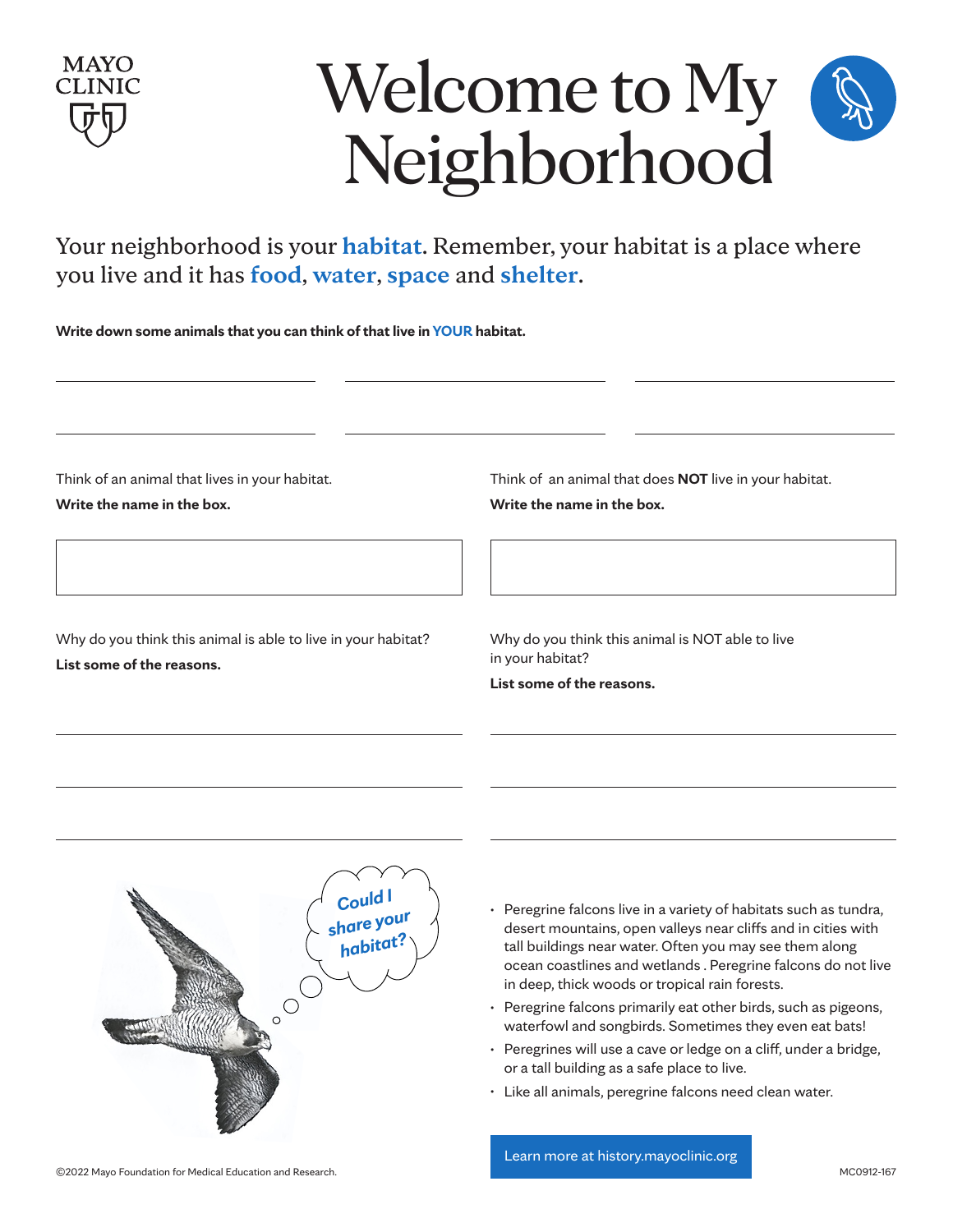

# Poetry, falcon style!

Poetry is a wonderful way to share information and thoughts, especially about things that are special to you. Poetry can make you laugh or make you cry. It allows you to use your imagination and dream!

Poetry helps you express your feelings. You can share the poetry you write with others or keep it to yourself. There are many types of poetry – and it doesn't need to rhyme. You can set poetry to music and create a song. Poetry is as unique as each person!

#### **DIAMANTE POEMS**

Diamante poems consist of seven lines that use specific parts of speech arranged in a diamond shape as shown on the right. Your poem can be an **antonym** or **synonym** diamante. In **synonym poems**, the nouns at the beginning and end are two words that mean basically the same thing. In an **antonym poem**, the nouns in lines 1 and 7 are opposites (i.e. sun and moon). Words used in lines 2 and 3 of the poem should describe the noun in line 1 as well as the first two words in line 4. The last two words in line 4 and the words used in lines 5 and 6 should relate to the last noun of your poem.

| <b>EXAMPLE OF SYNONYM DIAMANTE</b> | <b>EXAMPLE OF ANTONYM DIAMANTE</b> |
|------------------------------------|------------------------------------|
|                                    |                                    |
| Peregrine                          | Hawk                               |
| <b>Powerful, Sleek</b>             | Fast, Intense                      |
| Flying, Kakking, Soaring           | Soaring, Hunting, Screeching       |
| Feathers, Eyes, Talons, Wings      | Talons, Brown, Eyes, Wise          |
| Preening, Feeding, Resting         | <b>Waiting, Sleeping, Hooting</b>  |
| Intense, Gentle                    | Soft, Quiet                        |
| Falcon                             | Owl                                |
|                                    |                                    |

#### **HAIKU POEMS**

Haiku is a Japanese style of poetry that has only three lines and often focuses on the wonder of nature. Haiku uses a pattern of five syllables for the first line, seven syllables for the second line

and five syllables for the third line. The poems often use simple yet powerful words that convey the poet's emotions. One of the most famous Haiku poems is by Matsuo Basho, "The Old Pond."

**"THE OLD POND"**

An old silent pond A frog jumps into the pond — Splash! Silence again.